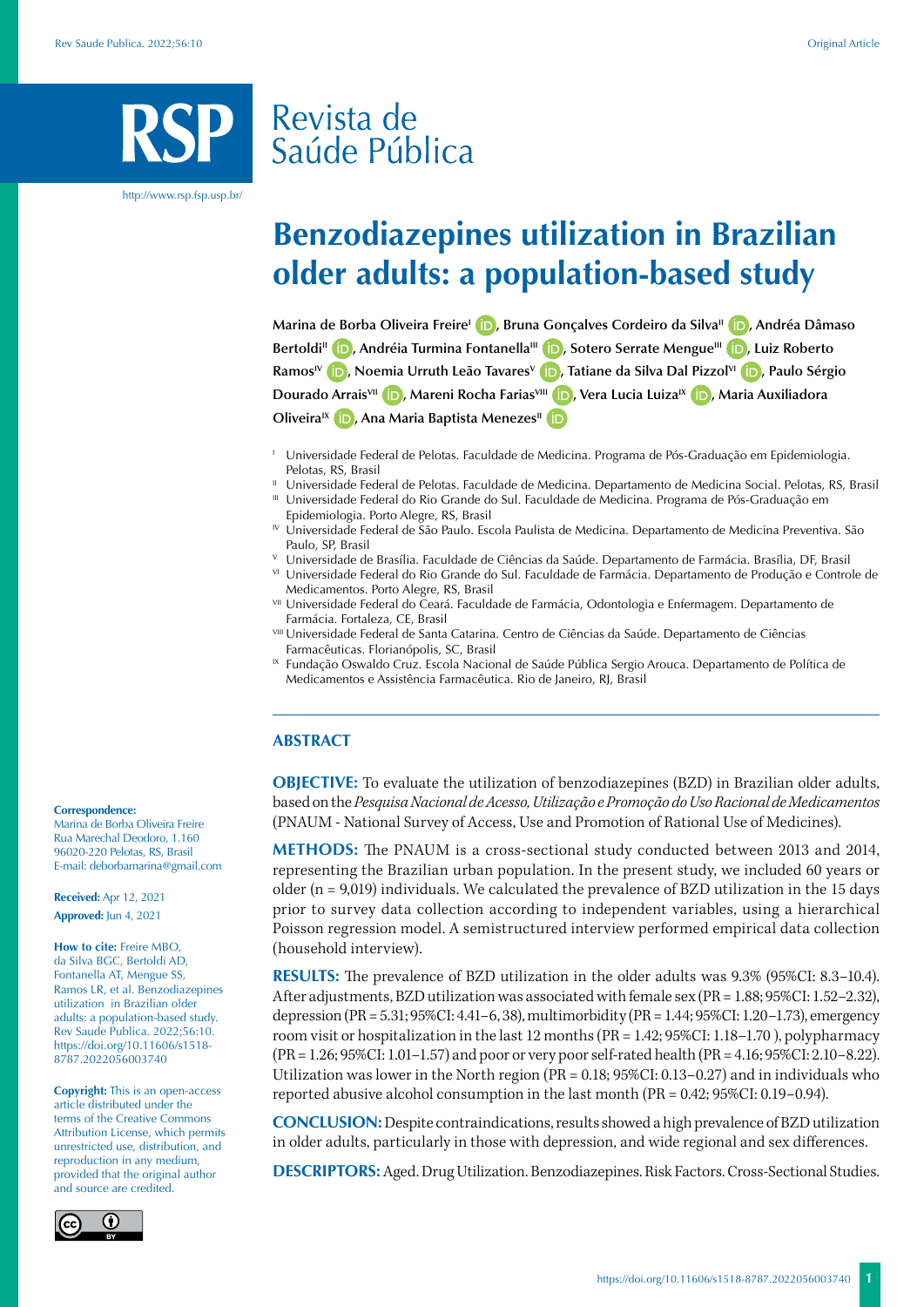#### **INTRODUCTION**

The first benzodiazepines (BZDs) were synthesized in the 1950s and<sup>1</sup> achieved great popularity in the following years due to their proven efficacy in the treatment of anxiety, insomnia, aggression and seizures<sup>2</sup>, in addition to adjuvant utilization in other clinical conditions, such as muscle relaxation and analgesia<sup>3</sup>. The low incidence of respiratory depression with BZDs taken orally provided a sense of security and contributed to making the class one of the most prescribed around the world<sup>2</sup>. .

However, prolonged utilization was associated with a wide range of adverse events and weak evidence of long-term benefit<sup>4</sup>. Adverse events documented on BZDs utilization include dementia, cognitive decline, psychomotor disorders, daytime sleepiness, car accidents, tolerance, and dependence<sup>3</sup>, besides a higher incidence of fractures and falls, mobility restriction, and reduced social participation in the older adults<sup>5</sup>. Therefore, BZDs are classified as potentially inappropriate drugs, whose prescription should be avoided in older adults<sup>6</sup>. However, despite this recommendation, the literature points out an increase in BZDs utilization along ageing7 , despite the higher risk of adverse events associated with changes in pharmacodynamics and pharmacokinetics induced by age and polypharmacy<sup>8</sup>. .

In this scenario, the *Comitê Nacional para a Promoção do Uso Racional de Medicamentos* (National Committee for the Promotion of the Rational Use of Medicines), on behalf of the Ministry of Health, launched the "*Uso de Medicamentos e Medicalização da Vida: Recomendações e Estratégias*" ("Drug utilization and Medicalization of Life: Recommendations and Strategies") in 2019, prompting the rational utilization of medicines by encouraging education, information, regulation, and research. The publication highlighted the need to restrict the prescription of BZD to individuals aged 60 years and over<sup>9</sup>. .<br>.

So far, no studies with national representation evaluated BZD utilization in older adults. The present study aims to fill this gap in the literature, evaluating the prevalence of BZD utilization in Brazilian older adults and its distribution according to sociodemographic, behavioral, and health-related variables based on data from the *Pesquisa Nacional de Acesso, Utilização e Promoção do Uso Racional de Medicamentos* (PNAUM - National Research on Access, Use and Promotion of Rational Use of Medicines).

#### **METHODS**

The PNAUM was a cross-sectional, population-based study conducted between September 2013 and February 2014, which included individuals of all ages, living in urban areas of the Brazilian territory ( $n = 41,433$ ). The sampling process was carried out in three stages (municipalities, census tracts and households), followed by a post-stratification process by region, sex, and age, ensuring the representativeness of the Brazilian population. Data collection was carried out through a face-to-face household interview, with data recording on a tablet using specific software for the survey questionnaires. Information on respondents unable to communicate was obtained by a surrogate informant. Additional information is available elsewhere $10$ .

In the present study, we analyzed data referring to older adults (60 years and over) interviewed in the survey (n = 9,019).

The dependent variable analyzed was the BZD utilization in the 15 days prior to the collection of the research data, constructed with information from two investigated variables: 1) chronic medication utilization, in which all medications referred to by the interviewee as being in current use were evaluated for the treatment of a certain chronic disease; and 2) medications for occasional use, based on the following question: "In the last 15 days, have you taken any medication for sleeping or for nerves?". When the answer was positive, an additional question was asked: "How long will the treatment last?" (taken only once; until improvement/cure; will not take it anymore; whenever symptoms return; forever).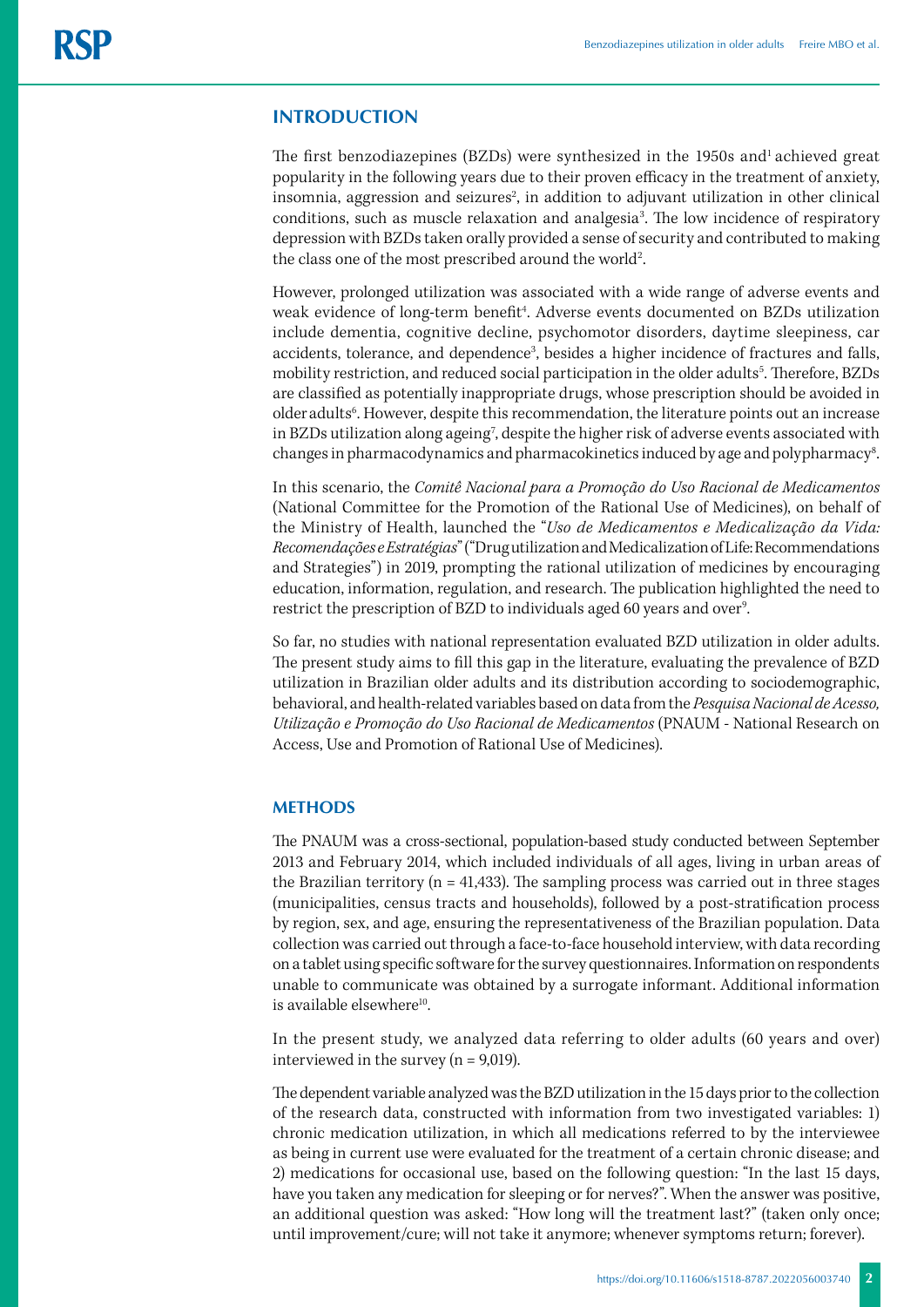In order to ensure a better quality of information, the interviewee was asked to show the box(es) or prescription(s) of the medication(s).

BZDs were considered to be a medication classified according to the *Anatomical Therapeutic Chemical Index* (ATC Index), developed by the *World Health Organization Collaboration Center for Drugs*11 Statistic Methodology, under the codes N05BA (anxiolytic BZD derivatives) and N05CD (hypnotic BZD derivatives) in Brazil, in addition to clonazepam, classified as an anticonvulsant under code N03AE01. Information was also collected on the use of medications related to BZDs marketed in Brazil (zolpidem and zopiclone), under code N05CF11, although these drugs were not included in the main outcome because they do not belong to the BZD class.

The independent variables encompassed sociodemographic, behavioral and health-related factors:

- a. Sociodemographic: region (North; Northeast; Midwest; Southeast; South); sex (male; female); age (years: 60 to 69; 70 to 79; 80 or older); self-reported skin color (white; black; mixed; yellow; Indigenous); marital status (without a partner; with a partner); schooling (years of study: 0 to 4; 5 to 8; 9 to 11; 12 or more); socioeconomic level (AB [richest]; C; D; E [poorest]), according to the classification of the *Associação Brasileira de Empresas de Pesquisa* (ABEP - Brazilian Association of Research Companies) 12;
- b. Behavioral: smoking (current smoker; former smoker; non-smoker); abusive consumption of alcohol in the last month (yes; no), defined as abusive consumption of four or more doses of alcoholic beverage (woman) or five or more doses (man), on a single occasion, at least once in the last month. By "dose", we understand an alcoholic beverage equivalent to a can of beer, a glass of wine or a dose of liquor (*cachaça*), whiskey or any other distilled alcoholic beverage;
- c. Health-related: health insurance (yes; no); depression (yes; no), assessed through the question: "Has a doctor ever told you that you have depression?"; multimorbidity (yes; no), considering the presence of two or more chronic diseases as multimorbidity. Diseases included: high blood pressure, diabetes, heart disease, high cholesterol, ischemia or stroke, asthma, chronic obstructive pulmonary disease (emphysema or chronic bronchitis), and rheumatologic disease. The presence or absence of these diseases was assessed through the question: "Has a doctor ever told you that you have [disease]?"; emergency room visit or hospital admission in the last 12 months (yes; no); polypharmacy (yes; no), considering as polypharmacy the current use of five or more drugs (excluding BZDs), including homeopathy, formulas made in a compounding pharmacy, florals, vitamins, and herbal medicines; and self-rated health (very good; good; fair; bad/very bad).

Descriptive analysis of the independent variables was performed to characterize the sample; proportions and respective 95% confidence intervals were also calculated. The prevalence of BZD utilization in the 15 days prior to data collection was calculated, with its respective 95% confidence interval, general, and according to the independent variables. With the use of post-stratification weights, the direct relationship between the number of observations and the percentages is lost. Thus, the number of sample observations (n) was kept only in the titles of the tables. Poisson regression with robust variance was used to obtain the raw and adjusted prevalence ratios. In the adjusted analysis, a five-level hierarchical model was built based on the literature. The first level included the variables region of the country, sex, age, and skin color. The second level included the variables socioeconomic level (ABEP), schooling, and marital status. The third level integrated the variables health insurance, smoking, depression, and multimorbidity. In the fourth level, the variable emergency room visit or hospital admission in the last 12 months. The fifth level encompasses the variables polypharmacy, abusive consumption of alcohol in the last month, and self-rated health. The variables were adjusted for those of the same level and of the higher level(s). We used backward selection and kept the variables whose p were less than 0.20 in the final model.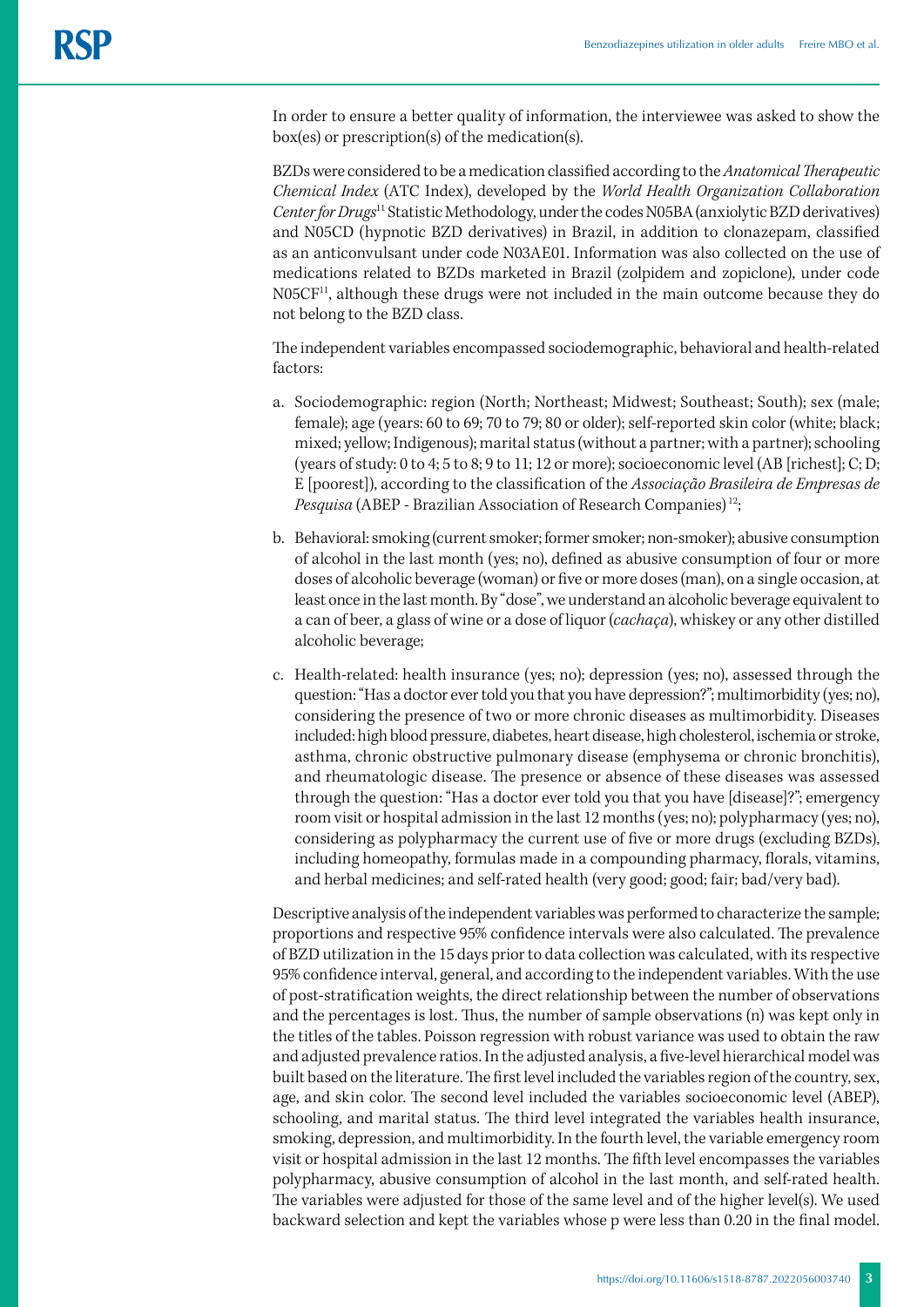| <b>Variables</b>           | $\frac{9}{2}$ a | 95%CI         |
|----------------------------|-----------------|---------------|
| Region                     |                 |               |
| North                      | $4.8\,$         | $3.8 - 6.1$   |
| Northeast                  | 21.2            | $17.2 - 25.8$ |
| Midwest                    | 6.8             | $5.4 - 8.5$   |
| Southeast                  | 52.5            | $46.5 - 58.4$ |
| South                      | 14.7            | $11.8 - 18.1$ |
| Sex                        |                 |               |
| Male                       | 42.2            | $40.7 - 43.8$ |
| Female                     | 57.7            | $56.2 - 59.3$ |
| Age                        |                 |               |
| $60 - 69$ years            | 52.3            | 50.7-53.9     |
| 70-79 years                | 32.4            | 31.0-33.9     |
| 80 years or more           | 15.2            | $14.1 - 16.4$ |
| Skin color                 |                 |               |
| White                      | 52.8            | 49.8–55.8     |
| <b>Black</b>               | 9.7             | $8.5 - 11.0$  |
| Brown                      | 36.0            | 33.4-38.7     |
| Yellow                     | 1.2             | $0.9 - 1.6$   |
| Indigenous                 | 0.3             | $0.2 - 0.4$   |
| Socioeconomic level (ABEP) |                 |               |
| $A-B$                      | 21.6            | 19.5-23.9     |
| $\mathsf C$                | 54.7            | 52.7-56.6     |
| D                          | 19.0            | $17.1 - 21.1$ |
| $\mathsf E$                | 4.6             | $4.0 - 5.5$   |
| Schooling                  |                 |               |
| $0-4$ years                | 38.9            | 36.8-40.9     |
| 5-8 years                  | 20.1            | $18.8 - 21.4$ |
| $9-11$ years               | 30.1            | 28.5-31.7     |
| 12 years or more           | 10.9            | $9.7 - 12.2$  |
| Marital Status             |                 |               |
| Without partner            | 44.2            | $42.3 - 46.1$ |
| With partner               | 55.8            | 53.9-57.6     |
| Health insurance           |                 |               |
| $\rm No$                   | 73.0            | $70.1 - 75.6$ |
| Yes                        | 27.0            | 24.3-29.9     |
|                            |                 |               |
| Smoking<br>Never smoked    |                 |               |
|                            | 62.5            | $60.3 - 64.7$ |
| Former smoker              | 26.9            | $25.1 - 28.8$ |
| Current smoker             | 10.6            | $9.6 - 11.6$  |
| Depression                 |                 |               |
| No                         | 90.5            | 89.4-91.4     |
| Yes                        | 9.5             | $8.6 - 10.6$  |
| Multimorbidity             |                 |               |
| $\rm No$                   | 58.5            | 56.5-60.5     |
| Yes                        | 41.5            | 39.5-43.5     |

**Table 1.** Description of the sample, according to sociodemographic, behavioral, and health-related variables. PNAUM, 2014 (n = 9,019).

Continue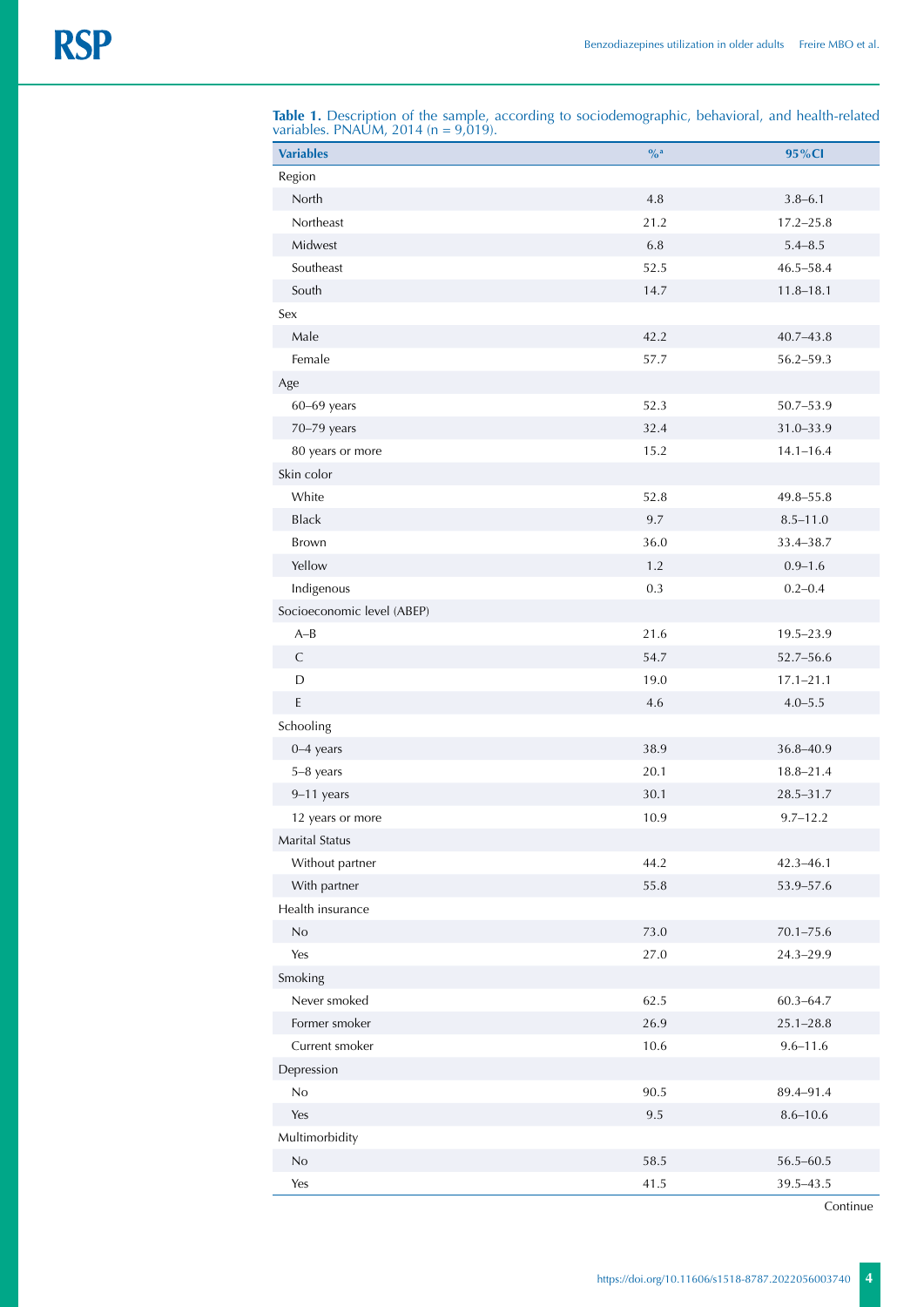| Emergency room visit or hospital admission in the last 12 months |      |               |  |  |  |  |
|------------------------------------------------------------------|------|---------------|--|--|--|--|
| No                                                               | 78.7 | $77.2 - 80.2$ |  |  |  |  |
| Yes                                                              | 21.3 | $19.8 - 22.8$ |  |  |  |  |
| Polypharmacy                                                     |      |               |  |  |  |  |
| No                                                               | 78.2 | $76.5 - 79.8$ |  |  |  |  |
| Yes                                                              | 21.8 | $20.2 - 23.5$ |  |  |  |  |
| Abusive alcohol consumption in the last month                    |      |               |  |  |  |  |
| No                                                               | 95.9 | $95.2 - 96.5$ |  |  |  |  |
| Yes                                                              | 4.1  | $3.5 - 4.8$   |  |  |  |  |
| Self-rated health                                                |      |               |  |  |  |  |
| Very good                                                        | 8.0  | $7.2 - 8.9$   |  |  |  |  |
| Good                                                             | 48.9 | 47.0–50.7     |  |  |  |  |
| Average                                                          | 36.0 | 34.4-37.5     |  |  |  |  |
| Poor, very poor                                                  | 7.1  | $6.4 - 7.9$   |  |  |  |  |

**Table 1.** Description of the sample, according to sociodemographic, behavioral, and health-related variables. PNAUM,  $2014$  ( $n = 9,019$ ). Continuation

a Percentages adjusted by sample weights and by post-stratification, according to age and sex.

We considered a significance level of 5%. Data were analyzed using Stata version 15.1 (StataCorp, College Station, Texas, USA).

The PNAUM was approved by the National Research Ethics Committee (Protocol 18947013.6.0000.0008) and by the Research Ethics Committee of the Universidade Federal do Rio Grande do Sul (Protocol 19997). All interviews were carried out after the interviewee or his legal guardian had read and signed an informed consent form.

## **RESULTS**

A total of 9,019 individuals were included in this study. After adjustments in region, sex, and age, they represented approximately the 23 million older adults living in the urban area of Brazil.

Women (57.7%), individuals aged between 60 and 69 years (52.3%), of white skin color (52.8%), belonging to the C socioeconomic level (54.7%), who lived with a partner (55.8%) and resided in the Southeast region (52.5%) predominated. Of the total, 9.5% and 41.5% had depression and multimorbidity respectively; 21.8% were polypharmacy users. About 4% reported abusive consumption of alcohol in the last month, with a wide difference between the sexes (women: 1%; 95%CI 0.7–1.5 versus men: 8.3%; 95%CI 7.0–9,8). Almost half of the sample had a self-rated health of good health (Table 1).

The prevalence of BZD utilization in older adults prior to 15 days of the survey data collection was 9.3% (95%CI 8.3–10.4). Considering the total number of BZD users, 59.3% (95%CI 54.0–64.4%) reported occasional utilization. Even so, 36.8% (95%CI 30.8–43.1) of them responded that the treatment would last "forever" and 27.2% (95%CI 21.9–33.2) that they would take the medication "whenever the symptoms returned". Only 0.7% (95%CI 0.2–2.4) reported that they would no longer take the medication.

Considering the total amount of BZD, those with the highest proportion of utilization were clonazepam (41.3%; 95%CI 36.7–46.0), diazepam (22.2%; 95%CI 18.2–26.9), bromazepam (14.5%; 95%CI 11.5–18.2), and alprazolam (9.6%; 95%CI 7.3–12.5) (Figure 1). This pattern remained similar in all regions of the country. Regarding the BZD-related drugs, the prevalence of zolpidem utilization in older adults was 0.1% (95%CI 0.06–0.2).

Figure 2 shows the prevalence of BZD utilization in older adults by region, with sex stratification. We point that the prevalence of BZD utilization is consistently higher in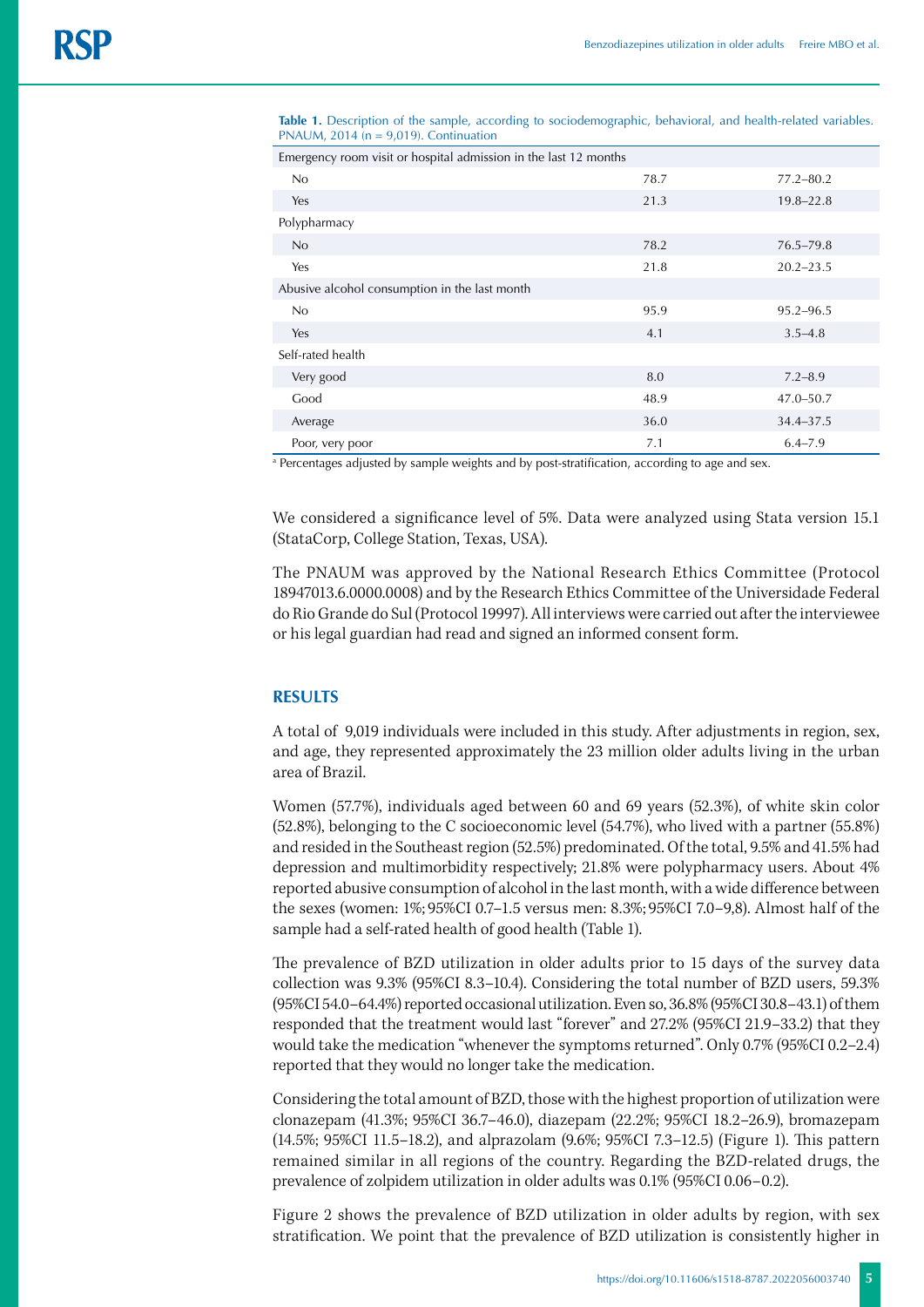women, although with important regional differences: while in the North Region the difference between the sexes is small, not reaching statistical significance, in the South and Central-West regions the variation is wide, reaching prevalences approximately two and three times higher in women than in men, respectively.

The highest prevalence of BZD utilization was found in the following categories: female, South and Southeast regions, 70 years of age or older, white skin color, living without a partner, having health insurance, having depression or multimorbidity, visiting the emergency room or hospitalization in the last 12 months, polypharmacy, not reporting abusive consumption of alcohol in the last month and poor or very poor self-rated health (Table 2).







**Figure 2.** Benzodiazepines utilization in Brazilian older adults in the 15 days prior to data collection, according to region and sex. PNAUM, 2014 (n = 9,019).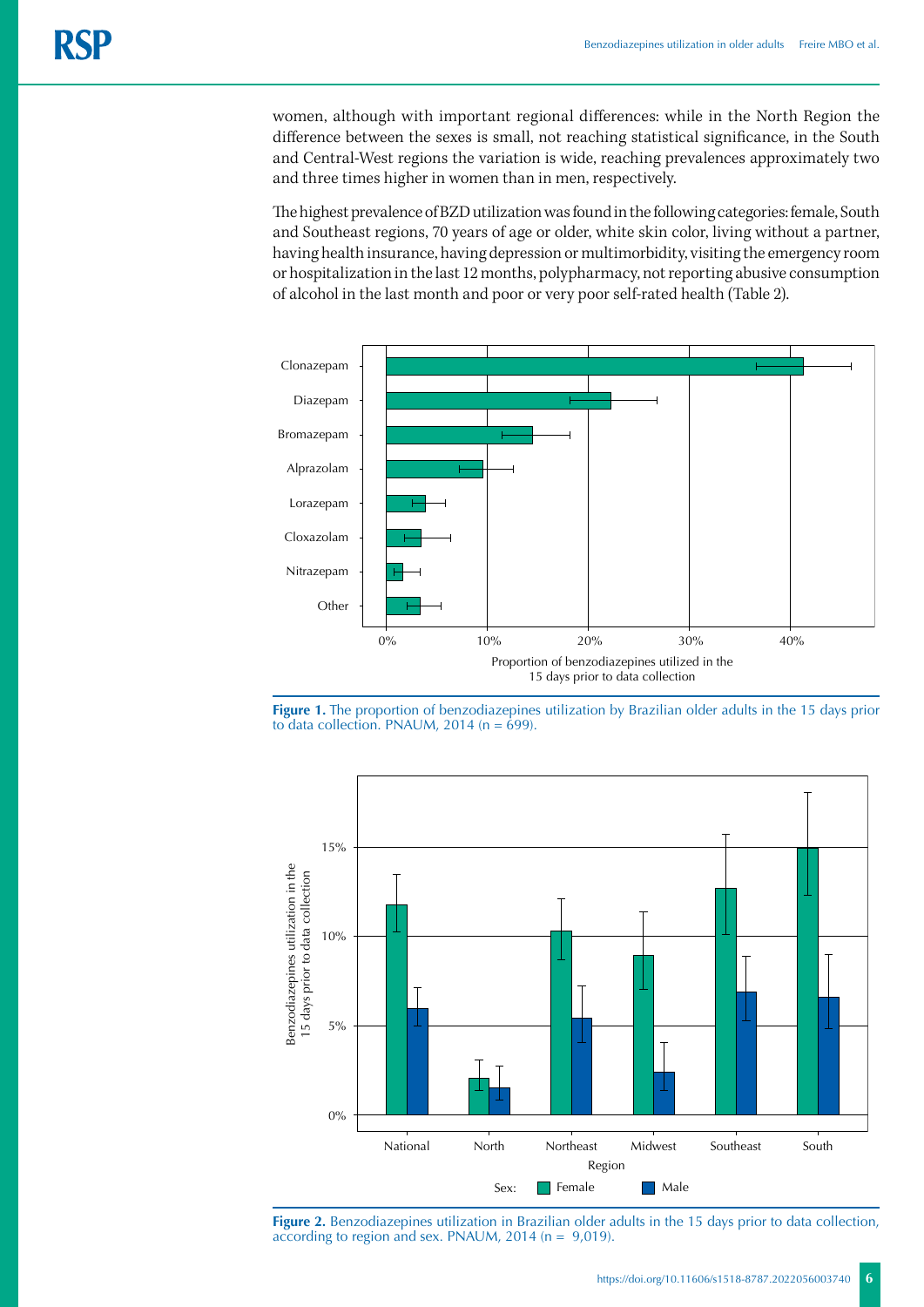**Table 2.** Prevalence and crude prevalence ratios for the use of benzodiazepines in Brazilian older adults for the 15 days prior to survey data collection, according to sociodemographic, behavioral, and healthrelated variables. PNAUM, 2014 (n = 9,019).

| <b>Variable</b>                                                     | Prevalence (%) <sup>a</sup> | C195%         | <b>Gross PR</b> | C195%                    |
|---------------------------------------------------------------------|-----------------------------|---------------|-----------------|--------------------------|
| Region                                                              |                             |               |                 | p < 0.001 <sup>b</sup>   |
| North                                                               | 1.8                         | $1.3 - 2.6$   | 0.18            | $0.12 - 0.26$            |
| Northeast                                                           | 8.2                         | $7.1 - 9.7$   | 0.81            | $0.66 - 0.99$            |
| Midwest                                                             | 6.1                         | $4.8 - 7.6$   | 0.60            | $0.46 - 0.77$            |
| Southeast                                                           | 10.2                        | $8.5 - 12.2$  | 1.00            |                          |
| South                                                               | 11.5                        | $9.6 - 13.7$  | 1.13            | $0.92 - 1.38$            |
| Sex                                                                 |                             |               |                 | p < 0.001 <sup>b</sup>   |
| Male                                                                | 6.0                         | $5.0 - 7.1$   | 1.00            |                          |
| Female                                                              | 11.8                        | $10.3 - 13.4$ | 1.97            | $1.60 - 2.43$            |
| Age                                                                 |                             |               |                 | $p = 0.003b$             |
| $60-69$ years                                                       | 7.9                         | $6.8 - 9.2$   | 1.00            |                          |
| 70-79 years                                                         | 11.0                        | $9.3 - 12.9$  | 1.39            | $1.13 - 1.71$            |
| 80 years or more                                                    | 10.6                        | $8.3 - 13.3$  | 1.34            | $1.04 - 1.73$            |
| Skin color                                                          |                             |               |                 | $p = 0.004b$             |
| White                                                               | 11.1                        | $9.8 - 12.4$  | 1.00            |                          |
| Black                                                               | 7.8                         | $5.4 - 11.2$  | 0.71            | $0.50 - 1.02$            |
| Brown                                                               | 8.0                         | $6.7 - 9.5$   | 0.72            | $0.59 - 0.89$            |
| Socioeconomic level (ABEP)                                          |                             |               |                 | $p = 0.867b$             |
| $A-B$                                                               | 8.6                         | $7.2 - 9.3$   | 1.00            |                          |
| $\mathsf{C}$                                                        | 9.5                         | $8.4 - 10.8$  | 1.11            | $0.87 - 1.40$            |
| D                                                                   | 9.4                         | $7.4 - 12.0$  | 1.09            | $0.82 - 1.44$            |
| E                                                                   | $8.8\,$                     | $5.7 - 13.4$  | 1.02            | $0.62 - 1.67$            |
| Schooling                                                           |                             |               |                 | $p = 0.185^b$            |
| $0-4$ years                                                         | 10.4                        | $8.8 - 9.1$   | 1.00            |                          |
| 5-8 years                                                           | 8.2                         | $6.7 - 10.2$  | 0.79            | $0.62 - 1.01$            |
| 9-11 years                                                          | 8.7                         | $6.9 - 10.9$  | 0.84            | $0.66 - 1.07$            |
| 12 years or more                                                    | 8.4                         | $6.3 - 10.9$  | 0.80            | $0.59 - 1.10$            |
| <b>Marital Status</b>                                               |                             |               |                 | p < 0.001 <sup>b</sup>   |
| Without partner                                                     | 11.5                        | $9.8 - 13.4$  | 1.00            |                          |
| With partner                                                        | 7.9                         | $6.9 - 9.1$   | 0.69            | $0.57 - 0.83$            |
| Health Insurance                                                    |                             |               |                 | $p = 0.005^{\rm b}$      |
| No                                                                  | 8.5                         | $7.5 - 9.6$   | 1.00            |                          |
| Yes                                                                 | 11.5                        | $9.4 - 13.9$  | 1.34            | $1.09 - 1.64$            |
| Smoking                                                             |                             |               |                 | $p = 0.450$ <sup>a</sup> |
| Never smoked                                                        | 9.3                         | $8.0 - 10.8$  | 1.00            |                          |
| Former smoker                                                       | 8.1                         | $6.4 - 10.1$  | 0.87            | $0.68 - 1.11$            |
| Current smoker                                                      | 9.8                         | $7.6 - 12.7$  | 1.05            | $0.79 - 1.41$            |
| Depression                                                          |                             |               |                 | p < 0.001 <sup>b</sup>   |
| No                                                                  | 6.0                         | $5.3 - 10.0$  | 1.00            |                          |
| Yes                                                                 | 39.9                        | 34.7-45.4     | 6.59            | $5.57 - 7.80$            |
| Multimorbidity                                                      |                             |               |                 | p < 0.001 <sup>b</sup>   |
| No                                                                  | 6.2                         | $5.3 - 7.3$   | 1.00            |                          |
| Yes                                                                 | 13.6                        | $11.9 - 15.6$ | 2.88            | $2.37 - 3.50$            |
| Emergency room visit or hospital<br>admission in the last 12 months |                             |               |                 | p < 0.001 <sup>b</sup>   |
| No                                                                  | 7.7                         | $6.8 - 8.8$   | 1.00            |                          |
| Yes                                                                 | 15.1                        | $12.8 - 17.8$ | 1.95            | $1.60 - 2.38$            |

Continue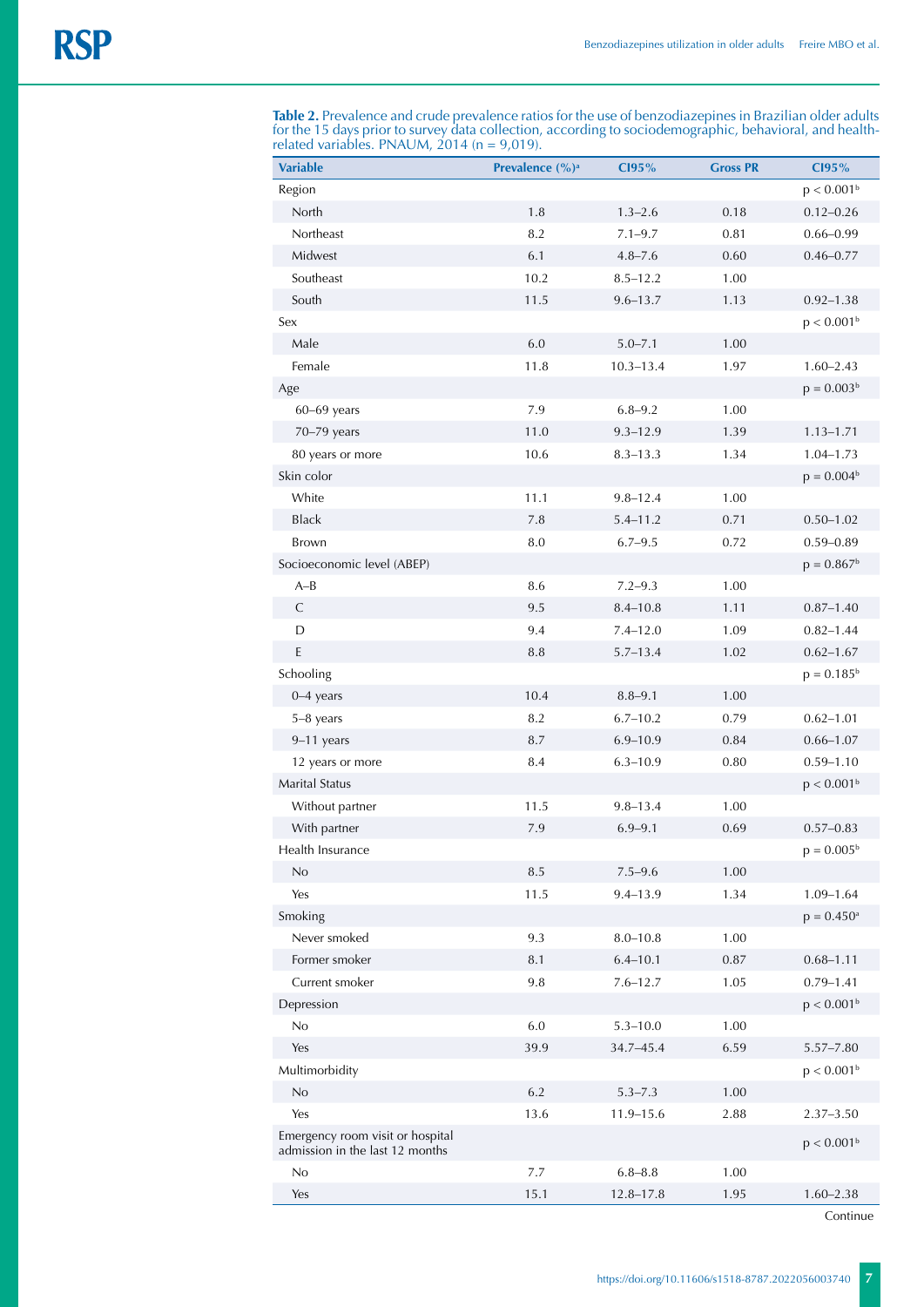**Table 2.** Prevalence and crude prevalence ratios for the use of benzodiazepines in Brazilian older adults for the 15 days prior to survey data collection, according to sociodemographic, behavioral, and health-related variables. PNAUM, 2014 (n = 9,019). Continuation

| Polypharmacy                                  |      |               |      | p < 0.001 <sup>b</sup> |
|-----------------------------------------------|------|---------------|------|------------------------|
| No                                            | 6.8  | $6.0 - 7.8$   | 1.00 |                        |
| Yes                                           | 18.2 | $15.4 - 21.3$ | 2.65 | $2.21 - 3.19$          |
| Abusive alcohol consumption in the last month |      |               |      |                        |
| No                                            | 9.4  | $8.3 - 10.7$  | 1.00 |                        |
| Yes                                           | 2.3  | $1.0 - 5.1$   | 0.25 | $0.11 - 0.55$          |
| Self-rated health                             |      |               |      | p < 0.001c             |
| Very good                                     | 2.3  | $1.2 - 4.2$   | 1.00 |                        |
| Good                                          | 6.8  | $5.6 - 8.2$   | 2.98 | 1.59-5.66              |
| Average                                       | 11.5 | $10.0 - 13.2$ | 5.03 | $2.67 - 9.49$          |
| Poor, very poor                               | 23.0 | $17.9 - 29.0$ | 10.0 | 5.16-19.50             |

a Percentages adjusted by sample weights and by post-stratification, according to age and sex. Only variables with p < 0.20 were kept in the adjusted model.

b p value for the  $\chi^2$  test of heterogeneity

c p value for trend.

d Considering the reduced n, the "yellow" and "Indigenous" categories were transformed into *missing* for the regression model.



a Considering the reduced n, the "yellow" and "Indigenous" categories were transformed into missing for the regression model.

**Figure 3.** Adjusted prevalence ratios for benzodiazepines utilization in Brazilian older adults in the 15 days prior to data collection. PNAUM,  $2014$  (n = 9,019).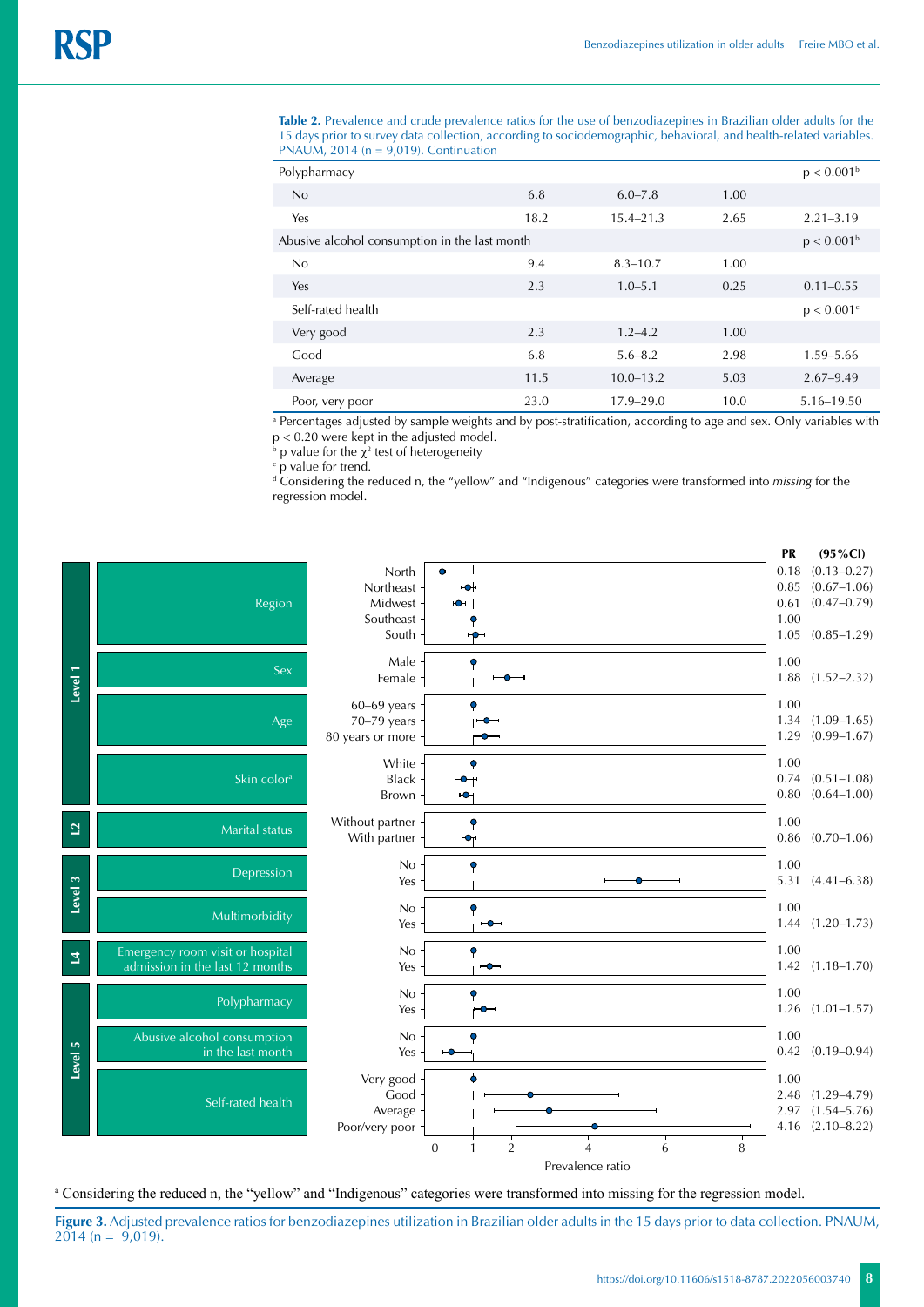After adjustments, the variables that did not remain in the hierarchical model were socioeconomic level, schooling, smoking, and health insurance ( $p > 0.20$ ). Figure 3 shows the adjusted prevalence ratios of the variables kept in the hierarchical model. Among them, only skin color and marital status were not significantly associated with BZD utilization in the adjusted analysis. The BZD utilization was five times higher in individuals with depression. It increased with the worsening of self-rated health. Individuals who reported abusive consumption of alcohol showed a 58% reduction in the risk of using BZD.

## **DISCUSSION**

This is the first population-based study representing the five Brazilian regions that evaluated the prevalence of BZD utilization in older adults. The prevalence found was 9.3%, higher than found in Saudi Arabia (4%)<sup>13</sup> and lower than that reported in France (31%)<sup>14</sup>, Finland  $(31\%)^{15}$  and Taiwan  $(43\%)^{16}$ . However, in absolute terms, it corresponds to more than two million older adults in Brazil, representing a large impact in terms of public health.

The most frequently utilized medications were clonazepam and diazepam, medications among the BZDs that are provided free of charge by the Unified Health System (SUS)<sup>17</sup>. Most Brazilian studies found a similar pattern<sup>18</sup>. Only one study found higher consumption of alprazolam and bromazepam<sup>2</sup>, pattern also observed in most high-income countries where there is a tendency to opt for newer medications, with a short half-life. However, this study only used data from private pharmacies<sup>2</sup>. .

On the other hand, women, individuals aged between 70 and 79 years, with depression or multimorbidity, who reported at least one emergency visit or hospitalization in the last 12 months, polypharmacy and poor or very poor self-rated health, had a lower utilization prevalence than residents in the North Region and individuals who reported abusive consumption of alcohol in the last month.

The present study has some disadvantages, related to the growing increase in losses and refusals observed in population surveys<sup>10</sup>. Published sample characterization data show household response rates of 51.7% and 51.5% for men and women, respectively. This is an underestimated proportion because it included vacant households in the calculation. A weak but statistically significant negative correlation was also found between the average income of the census tract and the response rate in all regions of the country<sup>10</sup>. However, other studies that evaluated older adults did not find a statistically significant association between socioeconomic status and BZD utilization<sup>3</sup>, reducing the possibility of selection bias. Residents' response rates were similar between men and women (90.1% and 93.7%, respectively $)^{10}$ .

Regarding the interviewee's sex, women were about twice as likely as men to utilize BZD, a consistent finding in the literature<sup>19</sup>. Some questions are guided to explain this difference. Firstly, studies show that women have more depressive and anxiety disorders, while men have more addictive and externalizing disorders<sup>3</sup>. Since BZDs are used especially in the treatment of the former, their utilization may be a *proxy* for sex differences in the prevalence of mental disorders<sup>20</sup>, strongly impacted by the degree of sex inequality within a patriarchal society. Another relevant issue is that women seek more health services to treat mental health problems<sup>3,20</sup>. In the context of older adults, this finding has particular clinical relevance, considering the increased risk of falls after BZD utilization and the high risk of fractures in older women, especially hip fractures, which occur with high morbidity and mortality<sup>21</sup>.

Broad regional differences were detected, with the prevalence of BZD utilization in the North Region (1.8%) being much lower than that found in other regions. Studies carried out in Brazil that evaluated the BZD utilization in the general population found a similar pattern<sup>2,3</sup>. They pointed out the increased consumption in cities with greater population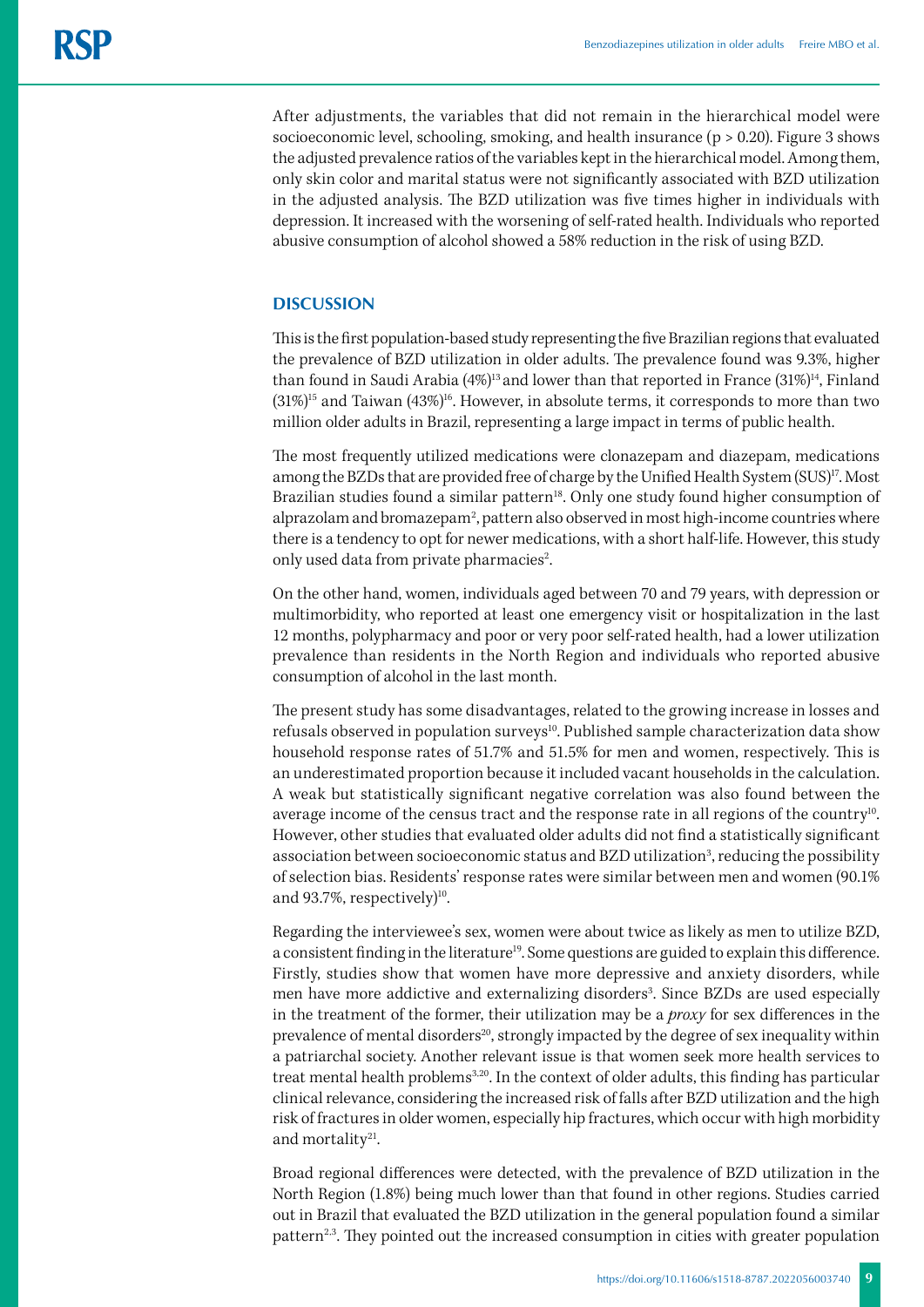density and a higher percentage of physicians<sup>2</sup>. Factors such as chaotic traffic, a feeling of insecurity, a competitive environment, great consumerist appeal, and low social cohesion make up the lifestyle of today's large cities. These factors compromise the well-being of inhabitants and may contribute to the greater BZD utilization observed in these places $^2$ . It is also important to consider that the sale of BZDs has been controlled in Brazil since 1998<sup>1</sup>, so access to medical prescriptions is a determining factor in their utilization. Medication access is likely to be difficult in regions that have a lower number of physicians per inhabitant: while the country has an average ratio of 2.27 physicians per thousand inhabitants, the North Region has a rate of 1.30, 43% lower than the national average ratio<sup>22</sup>.

Previous diagnosis of depression was the most important independent variable to predict the BZD utilization in older adults. Individuals with a history of depression had a prevalence of use of 39.9% and, even after an adjusted analysis, were five times more likely to use BZD than individuals without a diagnosis of depression. Similar findings were found in other studies that evaluated the BZD utilization in the general population and in the older adults $23$ .

Antidepressant drugs (AD) are the treatment of choice for depression and are also effective for the treatment of coexisting anxiety symptoms. However, the beneficial effects of AD are usually only obtained after several weeks, during which time BZDs are usually prescribed for a immediate relief of symptoms<sup>24</sup>. However, the benefit of the combined treatment is not sustained for more than four weeks<sup>25</sup>. Nevertheless, the prevalence of long-term BZD utilization in older adults is high $^{24}$ . Qualitative studies pointed out the renewal of prescriptions initiated by other physicians as a possible cause, seeking to meet patients' requests and avoid damage to the doctor-patient relationship<sup>26</sup>. It is important to emphasize that dependence on BZDs occurs within a few weeks of regular use and is associated with withdrawal syndrome, characterized by the occurrence of sleep disorders, anxiety, and agoraphobia after medication discontinuation, especially when performed abruptly. The intensity of symptoms can explain relapses after attempts to stop, resulting in the perpetuation of use $27$ .

Multimorbidity and polypharmacy showed an increase of 1.4 and 1.3 times, respectively, in the probability of using BZD. This finding reflects a greater burden of disease and greater risk of anxiety disorders<sup>19</sup>. Both conditions are more prevalent in older adults and are associated with a higher risk of iatrogenesis, functional deterioration, loss of independence, and autonomy<sup>8</sup>. Users of a greater number of medications are still at high risk of medical interactions and adverse events such as confusion, agitation, and delirium. These symptoms can be confused with anxiety and lead to the prescription of BZD, worsening the conditions<sup>19</sup>.

Individuals who reported abusive consumption of alcohol in the last month showed a reduction in the probability of using BZD (PR = 0.42; 95%CI 0.19–0.94). Most studies that evaluated alcohol consumption in the last month found similar findings<sup>14,18,19</sup>. It is known that alcohol and BZDs share common mechanisms of action $^3$  and potentially produce comparable effects on baseline anxiety and sleep, leading individuals to feel the need for one or the other, but not for both $19$ . In part, this choice seems to be influenced by the individual's sex. The present study found a higher prevalence of BZD utilization in women and alcohol consumption by men. It is also possible that this difference results from a lower number of BZD prescriptions among alcohol users, since the effect of the two substances as respiratory center depressants is synergistic, resulting in serious and potentially fatal intoxications<sup>18</sup>.

Only one study found the opposite association, in which alcohol abuse determined greater BZD utilization (OR 3.1–95%CI 1.7–5.7)<sup>3</sup>. However, this study included the general population and used a 12-month recall period for both alcohol abuse and BZD utilization. In a mediation analysis, the authors noted that the effect of alcohol on BZD utilization was both direct and indirect, including depressive symptoms, physical inactivity, and sleep disturbances.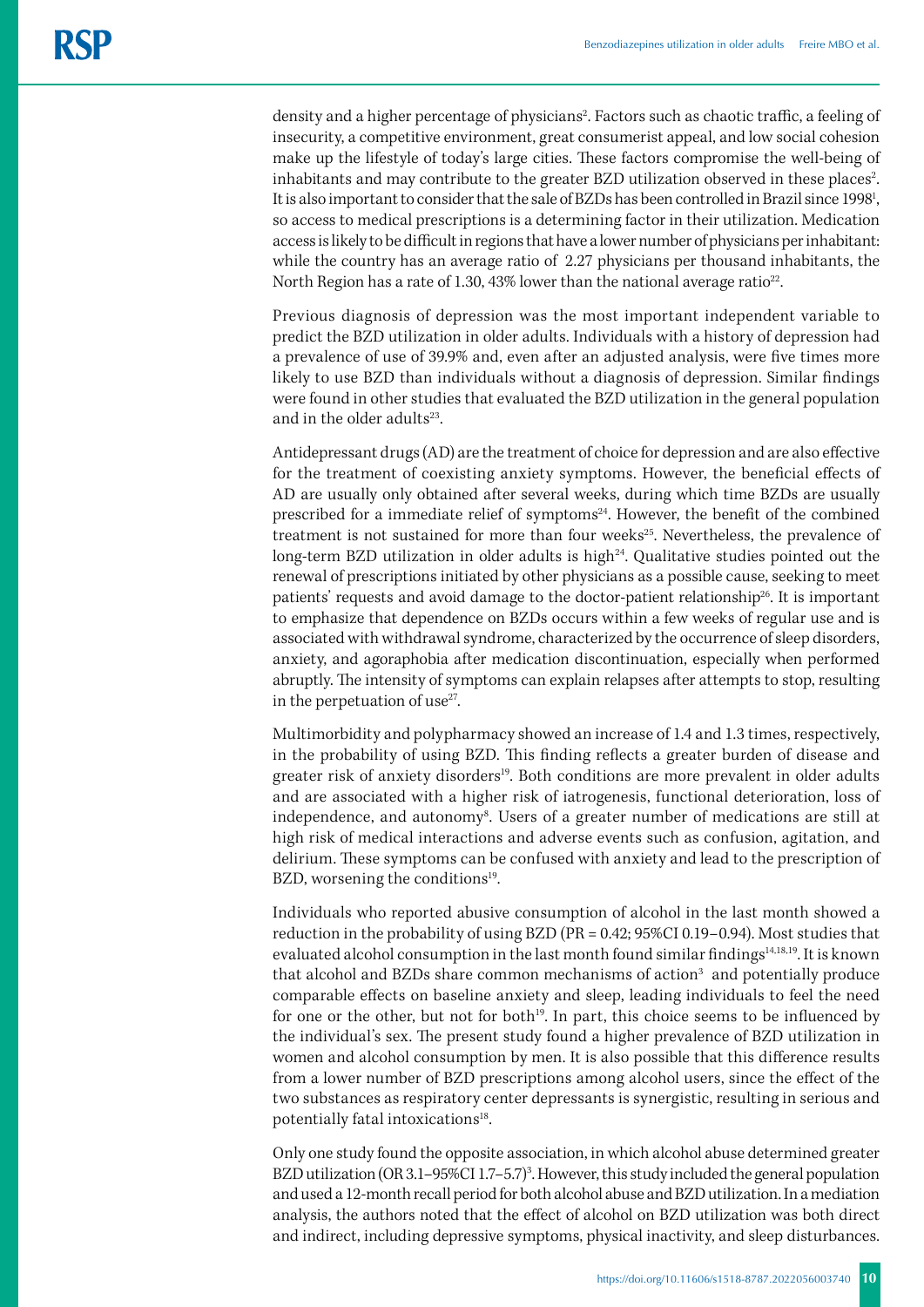Because they have common mechanisms of action, we point out that alcohol and BZD could lead to cross-tolerance. Thus, BZD-dependent individuals may choose to use alcohol during periods of deprivation, in the same way that the BZD class is part of the treatment for alcohol withdrawal syndrome3 . This phenomenon could also justify our findings, given alcohol abuse is the most proximal determinant in the hierarchical model. Thus, an integrated approach to the treatment of both conditions is needed.

Emergency room visits or hospital admissions in the last 12 months were also associated with a higher BZD prescription for older adults, with a 1.4-fold increased risk. Recent studies have shown a high prevalence of older adults receiving BZD during hospitalization. This is a serious issue because new BZD prescriptions given to older patients at hospital discharge can lead to chronic medication utilization<sup>28</sup>.

Therefore, it is important to emphasize that the prevalence of over-the-counter BZD utilization found in the literature varies from 3.3% to 8.4%2 , demonstrating that efforts aimed at increasing supervision over the sale of the drug are not enough to solve the problem, since most users obtain that medication by medical prescription. Thus, the rational BZD utilization starts from the appreciation of continuing medical education and the encouragement of multi-professional partnerships<sup>2,9</sup>, based on comprehensive care for older patients, with the objective of reducing avoidable adverse events, and maximizing the independence and autonomy of these individuals<sup>8</sup>. .

The relevance of the topic requires further investigation, especially in the covid-19 post-pandemic context<sup>29</sup>. Emerging evidence have shown dramatic impacts on individuals' mental health, with increased anxiety and social isolation due to physical distancing policies introduced for infection control<sup>30</sup>, particularly affecting the older adults. It is likely that the high prevalence of BZD utilization will increase even more in this context. Once the public health emergency related to the pandemic itself is controlled, public policies promoting the rational utilization of this drug class are needed.

Despite the potential limitations inherent to a cross-sectional study, especially in relation to causal inference, the present study brought consistent and nationally representative data, hitherto unexplored by literature. Despite recommendations against its use<sup>6</sup>, the results revealed a high prevalence of BZD utilization in older individuals, particularly in those with depression, in addition to wide differences in relation to the region of the country and the individual's sex.

## **REFERENCES**

- 1. Fiorelli K, Assini FL. A prescrição de benzodiazepínicos no Brasil: uma análise da literatura. ABCS Health Sci. 2017;42(1):40-4.
- 2. Azevedo AJP, Araújo AA, Ferreira MAF. Consumo de ansiolíticos benzodiazepínicos: uma correlação entre dados do SNGPC e indicadores sociodemográficos nas capitais brasileiras. Cienc Saude Coletiva. 2016;21(1):83-90. https://doi.org/10.1590/1413-81232015211.15532014
- 3. Madruga CS, Paim TL, Palhares HN, Miguel AC, Massaro LTS, Caetano R, et al. Prevalence of and pathways to benzodiazepine use in Brazil: the role of depression, sleep, and sedentary lifestyle. Braz J. Psichiatry. 2019;41(1):44-50. https://doi.org/10.1590/1516-4446-2018-0088
- 4. Kurko TA, Saastamoinen LK, Tähkäpää S, Tuulio-Henriksson A, Taiminen T, Tiihonen J, et al. Long-term use of benzodiazepines: definitions, prevalence and usage patterns a systematic review of register-based studies. Eur Psychiatry. 2015;30(8):1037-47. https://doi.org/10.1016/j.eurpsy.2015.09.003
- 5. Carrière I, Mura T, Pérès K, Norton J, Jaussent I, Edjolo A, et al. Elderly benzodiazepine users at increased risk of activity limitations: influence of chronicity, indications, and duration of action: the three-city cohort. Am J Geriatr Psychiatry. 2015;23(8):840-51. https://doi.org/10.1016/j.jagp.2014.10.006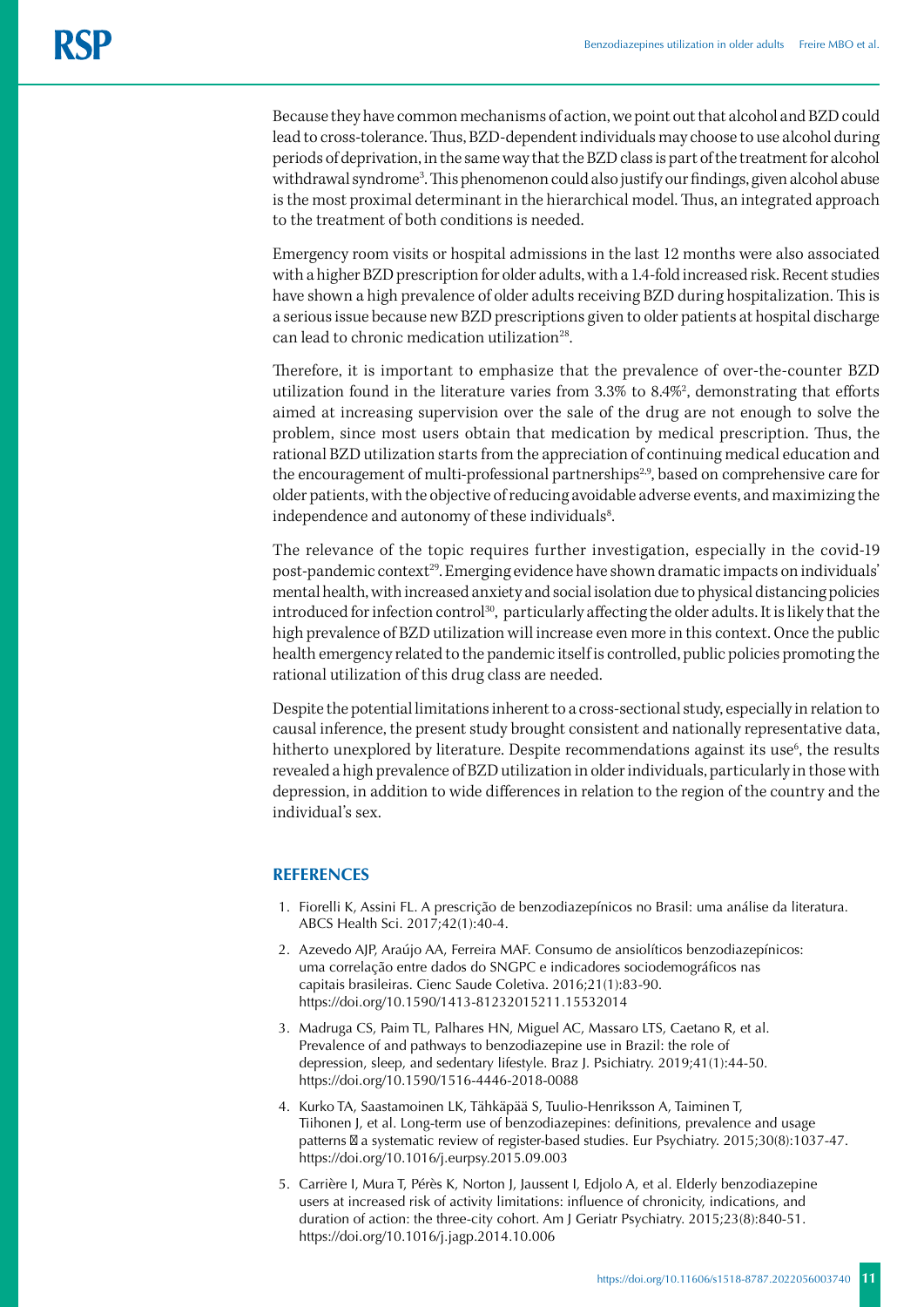- 6. American Geriatrics Society Beers Criteria Update Expert Panel. American Geriatrics Society 2019 updated AGS Beers Criteria for potentially inappropriate medication use in older adults. J Am Geriatr Soc. 2019;67(4):674-94
- 7. Cunningham CM, Hanley GE, Morgan S. Patterns in the use of benzodiazepines in British Columbia: examining the impact of increasing research and guideline cautions against long-term use. Health Policy. 2010;97(2-3):122-9. https://doi.org/10.1016/j.healthpol.2010.03.008
- 8. Ramos LR, Tavares NUL, Bertoldi AD, Farias MR, Oliveira MA, Luiza VL, et al. Polifarmácia e polimorbidade em idosos no Brasil: um desafio em saúde pública. Rev Saude Publica 2016;50 Supl 2:9s. [https://doi.org/10.1590/S1518-8787.2016050006145](about:blank)
- 9. Ministério da Saúde (BR), Secretaria de Ciência, Tecnologia e Insumos Estratégicos, Departamento de Assistência Farmacêutica e Insumos Estratégicos; Comitê Nacional para Promoção do Uso Racional de Medicamentos. Uso de medicamentos e medicalização da vida: recomendações e estratégias. Brasília, DF; 2019 [cited 2019 Nov 23]. Available from: https://portalarquivos2.saude.gov.br/images/pdf/2019/fevereiro/14/ERRATA-Livro-USO-DE-MEDICAMENTOS-E-MEDICALIZACAO-DA-VIDA.pdf
- 10. Mengue SS, Bertoldi AD, Boing AC, Tavares NUL, Dal Pizzol TS, Oliveira MA, et al. Pesquisa Nacional sobre Acesso, Utilização e Promoção do Uso Racional de Medicamentos (PNAUM): métodos do inquérito domiciliar. Rev Saude Publica. 2016;50 Supl 2:4s. https://doi.org/10.1590/S1518-8787.2016050006156
- 11. WHO Collaborating Centre for Drug Statistics Methodology. ATC/DDD Index 2018. Oslo (NO); 2019.
- 12. Associação Brasileira de Empresas de Pesquisa. Critério de Classificação Econômica Brasil 2013. São Paulo: ABEP; 2013.
- 13. Aljawadi MH, Khoja AT, Alhammad AM, AlOtaibi AD, Al-Shammari SA, Khoja TA. The prevalence of benzodiazepines utilization and its association with falls among Saudi older adults; results from the Saudi National Survey for Elderly Health (SNSEH). Saudi Pharm J. 2018;26(8):1112-9. https://doi.org/10.1016/j.jsps.2018.05.022
- 14. Fourrier A, Letenneur L, Dartigues JF, Moore N, Bégaud B. Benzodiazepine use in an elderly community-dwelling population. Characteristics of users and factors associated with subsequent use. Eur J Clin Pharmacol. 2001;57(5):419-25. https://doi.org/10.1007/s002280100326
- 15. Rikala M, Korhonen MJ, Sulkava R, Hartikainen S. Psychotropic drug use in community-dwelling elderly people-characteristics of persistent and incident users. Eur J Clin Pharmacol. 2011;67(7):731-9. https://doi.org/10.1007/s00228-011-0996-5
- 16. Cheng JS, Huang WF, Lin KM, Shih YT. Characteristics associated with benzodiazepine usage in elderly outpatients in Taiwan. Int J Geriatr Psychiatry. 2008;23(6):618-24. https://doi.org/10.1002/gps.1950
- 17. Ministério da Saúde (BR), Secretaria de Ciência, Tecnologia e Insumos Estratégicos, Departamento de Assistência Farmacêutica e Insumos Estratégicos. Relação Nacional de Medicamentos Essenciais: RENAME 2018. Brasília, DF; 2018 [cited 2019 Nov 23]. Available from: [http://bvsms.saude.gov.br/bvs/publicacoes/medicamentos\\_rename.pdf](about:blank)
- 18. Cunha CDA, Souza MCC, Cattanio GAA, Iahnn SR, Lima RC. Benzodiazepine use and associated factors in elderly in the city of Dourados, MS, Brazil. J Bras Psiquiatr. 2015;64(3):207-12. https://doi.org/10.1590/0047-2085000000080
- 19. Stowell KR, Chang CC, Bilt J, Stoehr GP, Ganguli M. Sustained benzodiazepine use in a community sample of older adults. J Am Geriatr Soc. 2008;56(12):2285-91. https://doi.org/10.1111/j.1532-5415.2008.02011.x
- 20. Boyd A, Van de Velde S, Pivette M, Ten Have M, Florescu S, O'Neill S, et al. Gender differences in psychotropic use across Europe: results from a large cross-sectional, population-based study. Eur Psychiatry. 2015;30(6):778-88. https://doi.org/10.1016/j.eurpsy.2015.05.001
- 21. Cumming RG, Le Couteur DG. Benzodiazepines and risk of hip fractures in older people: a review of the evidence. CNS Drugs. 2003;17(11):825-37. https://doi.org/10.2165/00023210-200317110-00004
- 22. Scheffer M, coordenador. Demografia Médica no Brasil 2020. São Paulo: Departamento de Medicina Preventiva da Faculdade de Medicina da USP; Conselho Federal de Medicina; 2020.
- 23. Ramos LR, Mari JJ, Fontanella AT, Pizzol TSD, BertoldI AD, Mengue SS; PNAUM Research Group. Nationwide use of psychotropic drugs for treatment of self-reported depression in the Brazilian urban adult population. Rev Bras Epidemiol. 2020;23:E200059. https://doi.org/10.1590/1980-549720200059